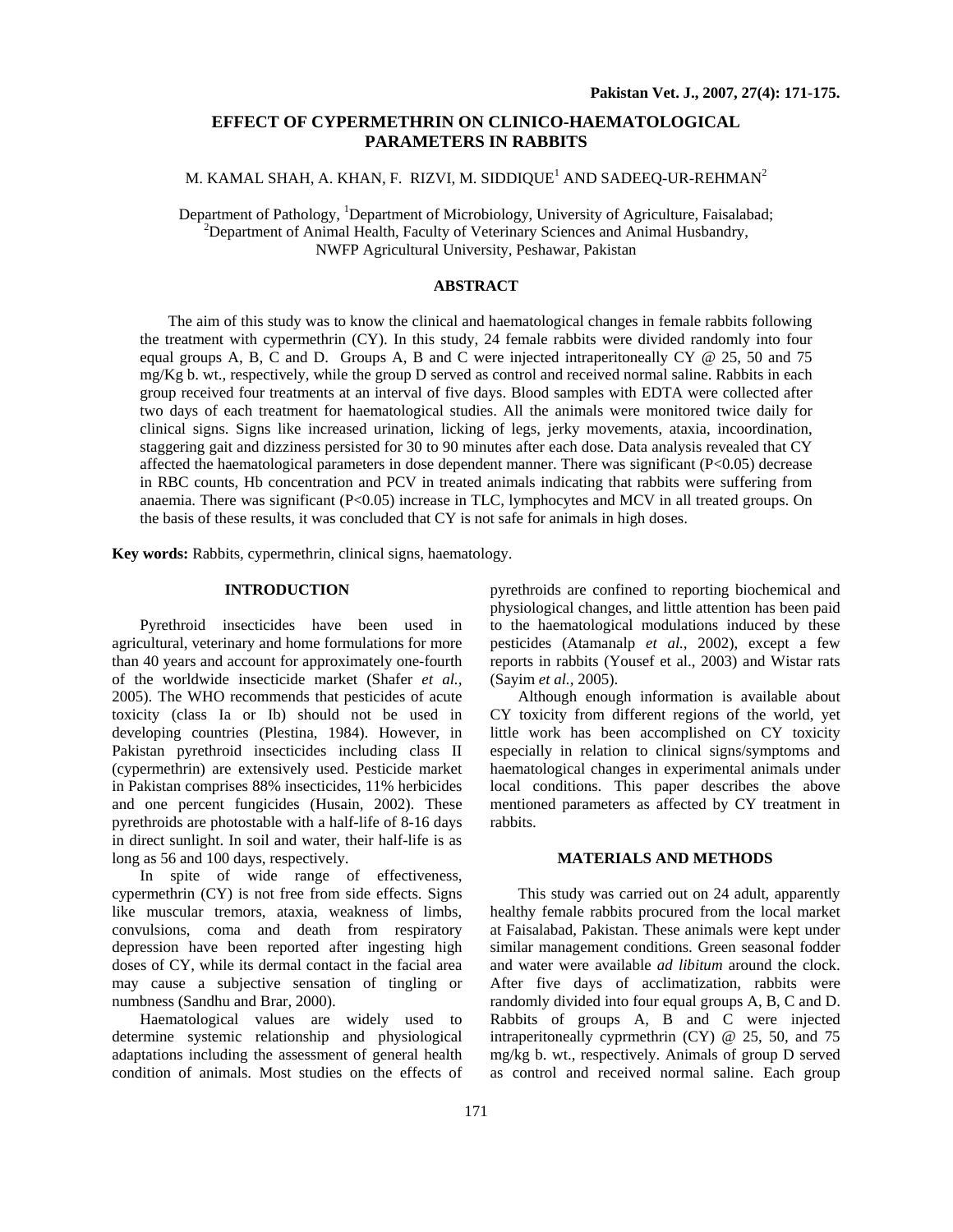received 4 injections of respective treatment at 5 days interval. Experiment continued for 17 days.

The animals in each group were monitored for clinical signs and behavioral alterations twice daily (morning and evening) till the end of experiment. Blood samples with anticoagulant (EDTA) from all animals were collected from jugular vein two days after each treatment i.e. days 2, 7, 12 and 17 after the start of treatment. These blood samples were analyzed for haematological parameters including red blood cells (RBC) counts, haemoglobin (Hb) concentration, packed cell volume (PCV), total leukocyte counts (TLC) and differential leukocyte counts (Benjamin, 1978). Erythrocyte indices including mean corpuscular volume (MCV), mean corpuscular haemoglobin concentration (MCHC) and mean corpuscular haemoglobin (MCH) were also computed.

Data thus collected were subjected to two-way analysis of variance for groups and days of treatment. Different group means were compared by Duncan's multiple range test.

### **RESULTS**

Five to 10 minutes after the administration of cyprmethrin (CY) dose, the animals started showing clinical signs like itching, restlessness, muscular tremors, jerky movements, skin scratching, salivation and increased urination. Three animals (50%) remained off feed for 16-24 hours in group C. Nervous signs consisted of incoordination, ataxia, staggering gait and dizziness and persisted for about 30 to 90 minutes. These signs appeared in CY treated rabbits in dose dependent manner.

In all CY treated groups, RBC counts decreased significantly  $(P<0.05)$  on 12 and 17 days of experiment compared to control group (Table 1). There was also a decrease in Hb concentration on day 12 and 17 in groups B and C, while PCV decreased on day 12 in groups B and C and day 17 in group C only, compared to control group. Dose dependant gradual decrease in RBC counts, Hb concentration and PCV in all the treated groups was observed throughout the experiment.

Groups A and D showed non-significant difference in RBC counts, Hb concentration and PCV among various experimental days. In group B, significantly (P<0.05) higher RBC counts were observed at day 2 compared to days 7 and 17, however, no difference in RBC counts was observed in this group between days 7 and 12. In group C, significantly  $(P<0.05)$  lower RBC counts were observed at day 17 compared to day 2, however, no differences in RBC counts were observed in this group between day 2 and 12 and day 7 to 17 (Table 1). In groups B and C, significantly  $(P<0.05)$ 

lower Hb concentration was observed on day 17 compared to day 2, however, no difference in Hb concentration was observed in these groups at day 7 and 12. Significantly (P<0.05) higher PCV was observed at day 2 in group B compared to other experimental days. Significantly (P<0.05) lower PCV in group C was observed at day 17 which was nonsignificantly different than PCV at day 12.

MCV values were significantly (P<0.05) higher at day 17 in all treated groups than control group. However, MCV was significantly (P<0.05) higher in group C at day 7 and in group A at day 12 compared to control group. Non-significant difference was observed in MCH and MCHC values in all treated groups compared to control group at various experimental days (Table 1).

Total leukocyte counts were significantly  $(P<0.05)$ lower at day 2 in group C compared to control rabbits (Table 2). TLC on various experimental days revealed significant!y (P<0.05) higher TLC at day 17 in groups A and B at day 17 compared to all other experimental days. The leukocyte counts in group C were significantly (P<0.05) higher at days 12 and 17 than at days 2 and 7.

Significantly (P<0.05) higher percentage of neutrophils was observed in group C at day 2 than other experimental days. A decreasing trend was observed from day 2 to 17 in neutrophils of groups B and C (Table 2). Significantly (P<0.05) higher lymphocytes were observed at day 7 in group B, at day 12 in groups B and C and at day 17 in all treated groups compared to control group (Table 2). Dose dependant gradual increase in TLC and lymphocyte counts whereas decrease in neutrophil counts, was observed in all the treated groups throughout the experiment.

#### **DISCUSSION**

Pesticides exposure poses a serious risk to all domestic animals, to the environment and the public health (Ohcme and Mannala, 2001). The widespread use of pyrethroid insecticides in agriculture, veterinary and public health applications has acted as a stimulus for the study of their toxicity to non-target organisms. Cypermemrin (CY) is most widely used pyrethroid. In terms of acute toxicity, CY specifically is a moderately toxic material by dermal absorption or ingestion.

Clinical signs of CY toxicity in rabbits started 5-10 minutes after CY administration and persisted for 30-90 minutes in all treated groups in the dose dependent manner in the present study. Skin irritation, itching, skin scratching, licking of legs and other body parts were observed in CY treated rabbits in dose dependent manner. Skin irritation has also been reported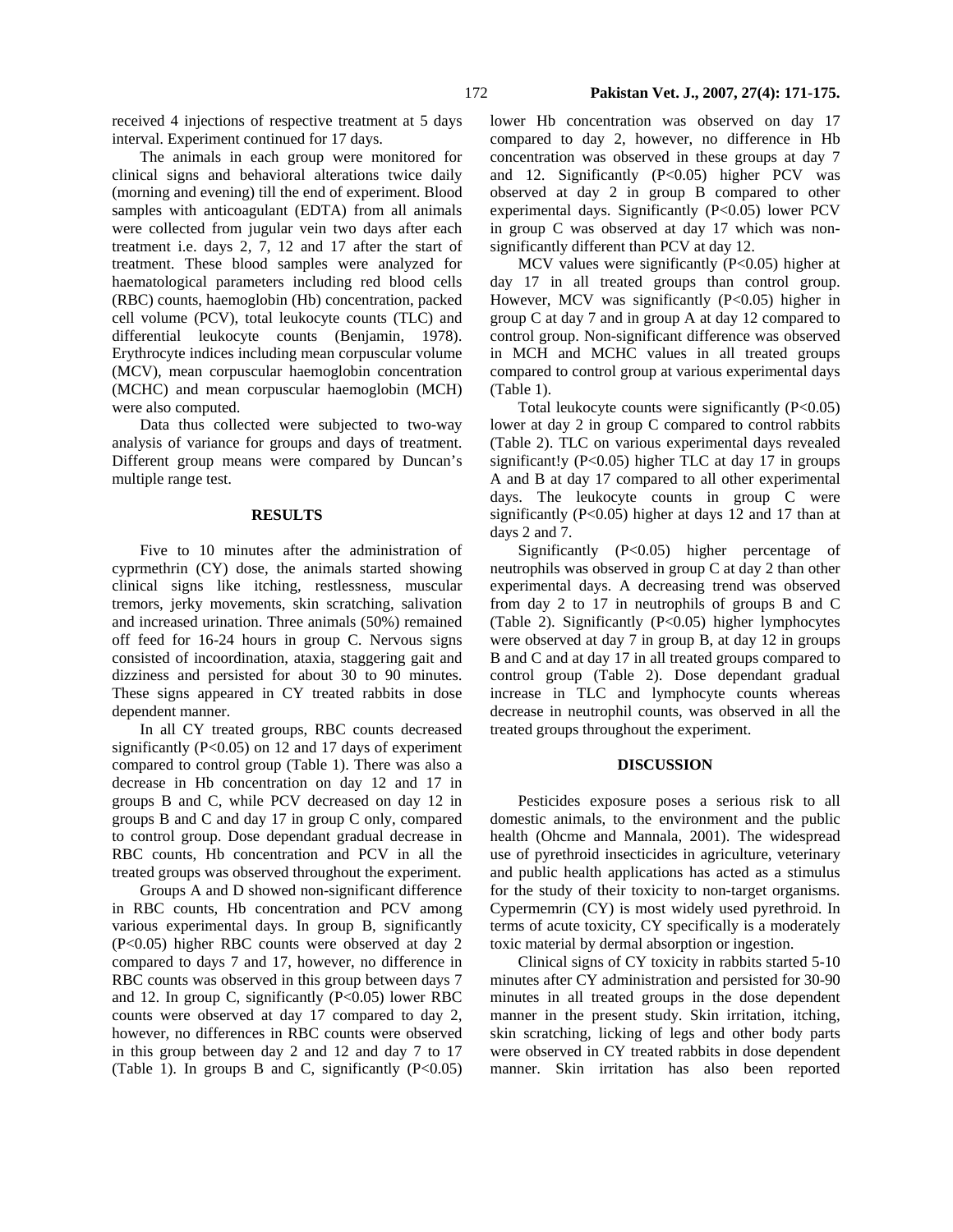| <b>Parameters/Groups</b>                          | <b>Experimental days</b> |                      |                      |                      |  |
|---------------------------------------------------|--------------------------|----------------------|----------------------|----------------------|--|
|                                                   | $\overline{2}$           | 7                    | 12                   | 17                   |  |
| Erythrocytes counts $(10^{12}/L)$                 |                          |                      |                      |                      |  |
| A                                                 | $4.83 \pm 0.17$          | $04.74 \pm 0.19$     | $04.71 \pm 0.19$ A   | $04.50 \pm 0.14$ A   |  |
| $\, {\bf B}$                                      | $4.92 \pm 0.08a$         | $04.57 \pm 0.13$ bc  | $04.63 \pm 0.04$ Aab | $04.27 \pm 0.07$ Ac  |  |
| $\mathcal{C}$                                     | $5.13 \pm 0.21a$         | $04.65 \pm 0.16$ ab  | $04.62 \pm 0.12$ Aab | $04.26 \pm 0.07Ab$   |  |
| D                                                 | $5.14 \pm 0.13$          | $05.18 \pm 0.25$     | $05.43 \pm 0.17B$    | $05.58 \pm 0.31B$    |  |
| Hb. Concentration $(g/dL)$                        |                          |                      |                      |                      |  |
| A                                                 | $11.56 \pm 0.19$         | $11.53 \pm 0.31$     | $11.23 \pm 0.29AB$   | $10.09 \pm 0.46AB$   |  |
| D                                                 | $11.33 \pm 0.34a$        | $10.86 \pm 0.35$ ab  | $10.43 \pm 0.09$ Aab | $10.02 \pm 0.27$ Ab  |  |
| $\overline{C}$                                    | $11.26 \pm 0.42a$        | $11.07 \pm 0.33$ ab  | $10.83 \pm 0.30$ Aab | $09.97 \pm 0.40$ Ab  |  |
| D                                                 | $11.70 \pm 0.37$         | $11.96 \pm 0.30$     | $12.13 \pm 0.34B$    | $12.03 \pm 0.53B$    |  |
| Packed cell volume (%)                            |                          |                      |                      |                      |  |
| A                                                 | $38.50 \pm 0.85$         | $36.17 \pm 0.83$     | $37.00 \pm 0.82AB$   | $35.67 \pm 0.84AB$   |  |
| $\, {\bf B}$                                      | $38.17 \pm 0.54a$        | $35.67 \pm 0.84b$    | $35.33 \pm 0.33Ab$   | $34.50 \pm 0.81$ ABb |  |
| $\mathcal{C}$                                     | $38.67 \pm 1.23a$        | $36.67 \pm 1.20a$    | $35.17 \pm 0.95$ Aab | $32.33 \pm 1.17Ab$   |  |
| D                                                 | $38.67 \pm 1.58$         | $38.00 \pm 1.5$      | $38.50 \pm 1.09B$    | $38.50 \pm 1.5B$     |  |
| Mean corpuscular volume (fl)                      |                          |                      |                      |                      |  |
| A                                                 | $79.33 \pm 1.45$         | $76.83 \pm 2.26AB$   | $77.50 \pm 1.48$ A   | $78.17 \pm 1.35A$    |  |
| $\, {\bf B}$                                      | $75.67 \pm 1.45$         | $77.67 \pm 1.41AB$   | $76.00 \pm 0.58AB$   | $77.50 \pm 1.45A$    |  |
| $\overline{C}$                                    | $74.00 \pm 3.05$         | $78.50 \pm 1.71A$    | $76.00 \pm 2.79AB$   | $77.00 \pm 2.38$ A   |  |
| D                                                 | $76.33 \pm 1.58a$        | $71.33 \pm 2.09$ Bab | $70.67 \pm 0.84$ Bab | $68.00 \pm 0.84Bb$   |  |
| Mean corpuscular haemoglobin (pg)                 |                          |                      |                      |                      |  |
| A                                                 | $24.17 \pm 0.70$         | $23.83 \pm 0.79$     | $24.17 \pm 1.19$     | $23.17 \pm 0.40$     |  |
| $\, {\bf B}$                                      | $22.00 \pm 0.52$         | $23.33 \pm 0.76$     | $22.50 \pm 0.43$     | $22.50 \pm 0.72$     |  |
| $\mathsf{C}$                                      | $21.50 \pm 0.81$         | $23.50 \pm 0.62$     | $23.00 \pm 1.00$     | $23.17 \pm 1.14$     |  |
| D                                                 | $22.83 \pm 0.98$         | $22.17 \pm 0.48$     | $22.33 \pm 0.56$     | $20.50 \pm 0.88$     |  |
| Mean corpuscular haemoglobin concentration (g/dL) |                          |                      |                      |                      |  |
| A                                                 | $30.50 \pm 0.62$         | $31.33 \pm 0.62$     | $30.00 \pm 0.45$     | $29.67 \pm 0.80$     |  |
| $\, {\bf B}$                                      | $29.00 \pm 0.89$         | $30.00 \pm 0.77$     | $29.50 \pm 0.56$     | $29.17 \pm 0.54$     |  |
| $\mathsf{C}$                                      | $28.67 \pm 0.33$         | $29.67 \pm 0.88$     | $30.50 \pm 0.43$     | $29.67 \pm 0.95$     |  |
| D                                                 | $30.33 \pm 0.92$         | $31.17 \pm 1.01$     | $31.33 \pm 0.59$     | $31.33 \pm 0.76$     |  |

**Table 1: Erythrocyte indices in rabbits treated with different concentrations of cypermethrin** 

Groups A, B and C were given cypermethrin (CY)  $\circledcirc$  25, 50 and 75mg/kg b. wt. intraperitoneally (i/p). Group D (control) was given equivalent volume of normal saline. Values (mean  $\pm$  SE) of each parameter with different capital letters within columns and small letters within rows differ significantly (P<0.05).

previously with CY treatment in rabbits (Handerson and Parkinson, 1981). Incoodination, muscular tremors, jerky movements, ataxia, staggering gait and dozziness were also observed in CY treated rabbits in dose dependent manner. Similar nervous signs like mild tremors, hyperexcitability or depression (Manna *et al*., 2004), grinding of teeth, hyperaesthesia, opisthotonus, spastic paralysis (Tamang *et al*., 1991), muscle twitching, staggering gait, sunken eyes and thick eye discharge (Jagvinder *et al*., 2001) have previously been reported. Pyrethroids modify the gating characteristics of voltage-sensitive sodium channels in mammalian and invertebrate neuronal membranes (Eells *et al.,* 1992) to delay their closure which produces a protracted sodium influx. Itching, restlessness and head shaking seem to be nervous signs produced by CY by the mechanism of blockage of sodium channels. Pyrethroids and DDT

exert similar action on the neuron system through the modulation of the function of voltage-gated sodium channels (Narashi, 2001) and cause membrane depolarization, leading to discharges from sensory neurons.

The decrease in RBC counts observed with CY treatment could be due to haemolysis as a result of type II pyrethroid which causes haemorrhages and reduced erythropoiesis (Mandal *et al.,* 1986). In internal haemorrhages, some erythrocytes are absorbed by lymphatic vessels (autotransfusion) particularly in haemorrhages in body cavities. Remaining RBCs are lysed or phagocytosed (Latimer *et al.,* 2004). Various authors have reported similar results with the treatment of CY in rats (Manna *et al.,* 2004), sheep (Yousef *et al.,* 1998), rabbits (Yousef *et al.,* 2003; Basir, 2005) and goats (Faridi, 2005).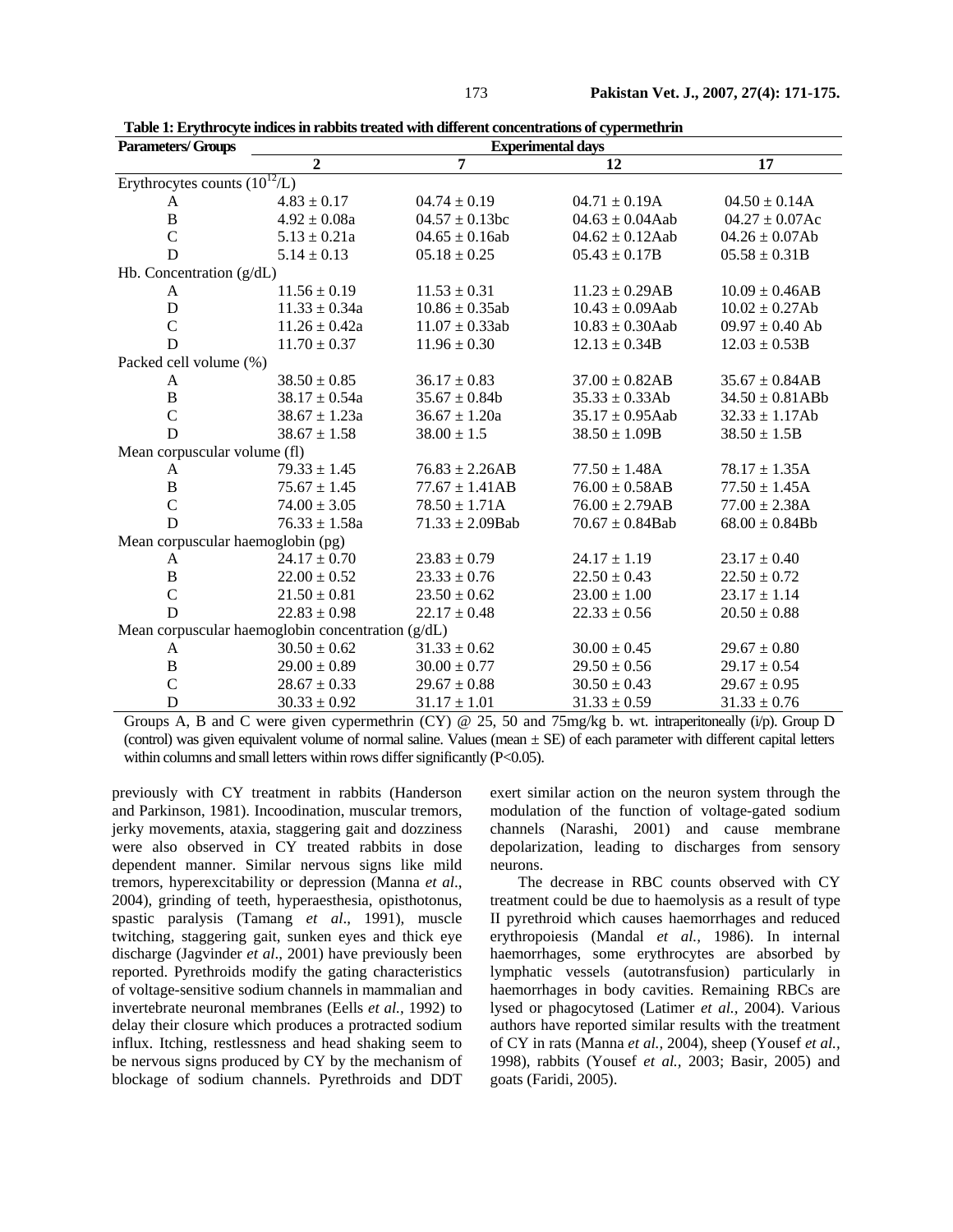| <b>Parameters/ Groups</b>         | <b>Experimental days</b> |                      |                      |                      |  |  |  |
|-----------------------------------|--------------------------|----------------------|----------------------|----------------------|--|--|--|
|                                   | $\mathbf{2}$             | 7                    | 12                   | 17                   |  |  |  |
| Total Leukocyte counts $(10^9/L)$ |                          |                      |                      |                      |  |  |  |
| A                                 | $06.60 \pm 0.21$ ABa     | $06.52 \pm 0.77a$    | $07.31 \pm 0.29$ ab  | $07.48 \pm 0.32$     |  |  |  |
| B                                 | $06.67 \pm 0.21$ ABa     | $06.98 \pm 0.29a$    | $07.52 \pm 0.44ab$   | $07.98 \pm 0.38$     |  |  |  |
| $\mathcal{C}$                     | $06.30 \pm 0.16$ Aa      | $06.55 \pm 0.15a$    | $07.62 \pm 0.25b$    | $07.98 \pm 0.43b$    |  |  |  |
| D                                 | $07.19 \pm 0.3B$         | $06.99 \pm 0.35$     | $06.87 \pm 0.34$     | $06.91 \pm 0.33$     |  |  |  |
| Neutrophils (%)                   |                          |                      |                      |                      |  |  |  |
| A                                 | $25.82 \pm 1.69AB$       | $25.83 \pm 1.70$     | $23.76 \pm 1.89AB$   | $20.83 \pm 1.22AB$   |  |  |  |
| B                                 | $28.88 \pm 1.14$ Aa      | $21.37 \pm 2.34b$    | $20.28 \pm 0.72Ab$   | $16.90 \pm 1.10$ Ab  |  |  |  |
| $\mathcal{C}$                     | $25.03 \pm 2.19$ ABa     | $23.86 \pm 1.87$ ab  | $19.53 \pm 1.99$ Aab | $16.29 \pm 3.00Ab$   |  |  |  |
| D                                 | $21.43 \pm 1.19$ Ba      | $24.87 \pm 0.817$ ab | $28.38 \pm 2.46$ Bh  | $26.26 \pm 1.66$ Bab |  |  |  |
| Lymphocytes $(\%)$                |                          |                      |                      |                      |  |  |  |
| A                                 | $70.62 \pm 1.61$         | $67.60 \pm 1.95AB$   | 69.31 $\pm$ 1.42AB   | $71.21 \pm 0.87$ A   |  |  |  |
| B                                 | $65.93 \pm 2.85a$        | $74.51 \pm 2.70Ab$   | $71.55 \pm 1.34$ Aab | $79.20 \pm 0.47Bb$   |  |  |  |
| $\mathcal{C}$                     | $67.82 \pm 2.21a$        | $69.15 \pm 1.25$ ABa | $73.53 \pm 2.90$ Aab | $78.06 \pm 1.85$ Bb  |  |  |  |
| D                                 | $68.23 \pm 2.20$         | $66.12 \pm 1.25B$    | $62.16 \pm 2.61B$    | $65.86 \pm 2.45C$    |  |  |  |

**Table 2: Leukocyte indices in rabbits treated with different concentrations of cypermethrin** 

Values (mean  $\pm$  SE) of each parameter with different capital letters within columns and small letters within rows differ significantly (P<0.05).

Haemoglobin concentration significantly decreased in medium and high dose treated rabbits in the present study. Reduction in Hb contents could be due to the impaired biosynthesis of haem in bone marrow (Shakoori *et al.,* 1992), increased rate of destruction or reduction in rate of formation of RBCs. The decrease in red blood cells and haemoglobin contents could also be due to the disruptive action of the pesticides on the erythropoietic tissue as a result of which the viability of the cells might be affected. Alterations in the haematological parameters were brought about by CY as an anemia due to decreased synthesis of red blood cells (Morgan *et al.,* 1980). The decrease in PCV in medium and high dose treated rabbits was obviously contributed by the decreased cellular counts in blood after CY treatment. In addition, the reduction in blood parameters (PCV, Hb and RBC) may be attributed to hyperactivity of bone marrow (Tung *et al.,* 1975), leading to the production of red blood cells with impaired integrity which were easily destroyed in circulation by reticulo-endothelial system. Shakoori *et al.* (1990) suggested that decrease in RBC counts is either an indicative of excessive damage to erythrocytes or inhibition of erythrocytes formation in rabbits.

Mean corpuscular volume (MCV) significantly increased, while MCHC decreased non-significantly in all treated groups compared to control group in the present study. The increase in MCV and decrease in MCHC indicate macrocytic and hypochromic anemia (Barger, 2003), probably due to the increased activity of bone marrow and deficiency of some hemopoietic factors. Increased MCV may also be observed in

regenerative anemia due to hemolysis and haemorrhages. The increase in MCV indicates macrocytosis (Latimer *et al.,* 2004)

Leukocyte counts and lymphocytes increased, while neutrophils decreased significantly in all treated groups compared with control. The increase in WBC may be indicative of activation of defense and immune system of the body (Yousef *et al.,* 2003). This might result in an increase in release of WBC from bone marrow storage pool into the blood. Pathological leukocytosis may have resulted due to chemical, acute haemorrhages and acute hemolysis. Leukocytosis may have occurred due to resistance of the animal for localization of the inflammatory response (Benjamin, 1978). Severe haemorrhages in lungs and liver encountered in the present study may be the possible cause of leukocytosis (Latimer *et al.,* 2004). The lymphocytosis may have resulted due to excitement, fear, pain and apprehension encountered by the rabbits by the treatment (Benjamin, 1978).

#### **REFERENCES**

- Atamanalp, M., M. S. Keles, H. I. Haliloglu and M. S. Aras, 2002. The effects of cypermethrin (a synthetic pyrethroid) on some biochemical parameters (Ca, P, Na and TP) of rainbow trout (*Oncorhynchus mykiss*). Turkish J. Vet. Anim. Sci., 26: 1157-1160.
- Barger, A. M., 2003. The complete blood cell count: a powerful diagnostic tool. Vet. Clin. Small Anim., 33: 1207-1222.